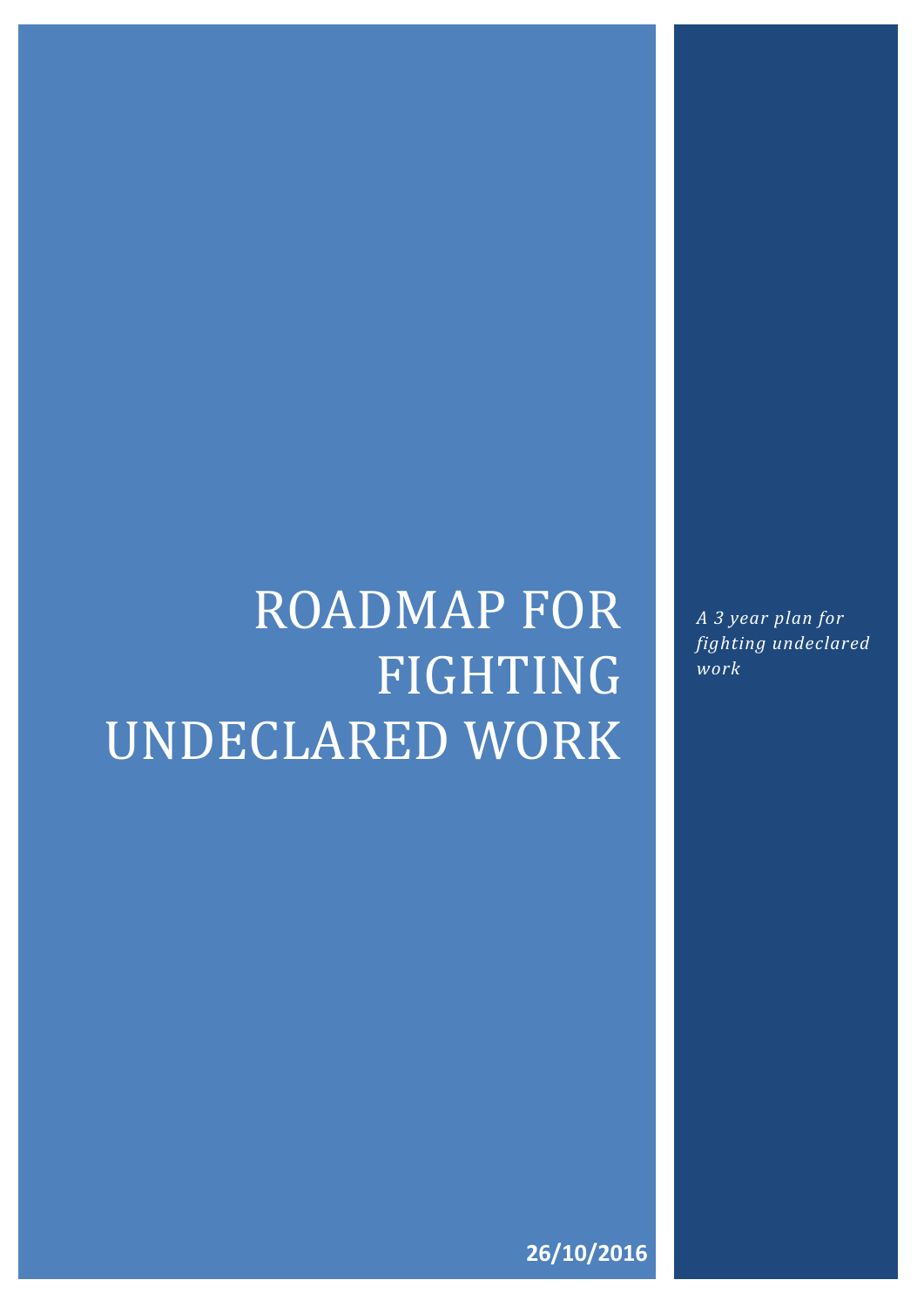#### **Contents**

| 2. Roadmapping to implement a holistic integrated strategic approach towards tackling |  |
|---------------------------------------------------------------------------------------|--|
|                                                                                       |  |
|                                                                                       |  |
|                                                                                       |  |
|                                                                                       |  |
|                                                                                       |  |
|                                                                                       |  |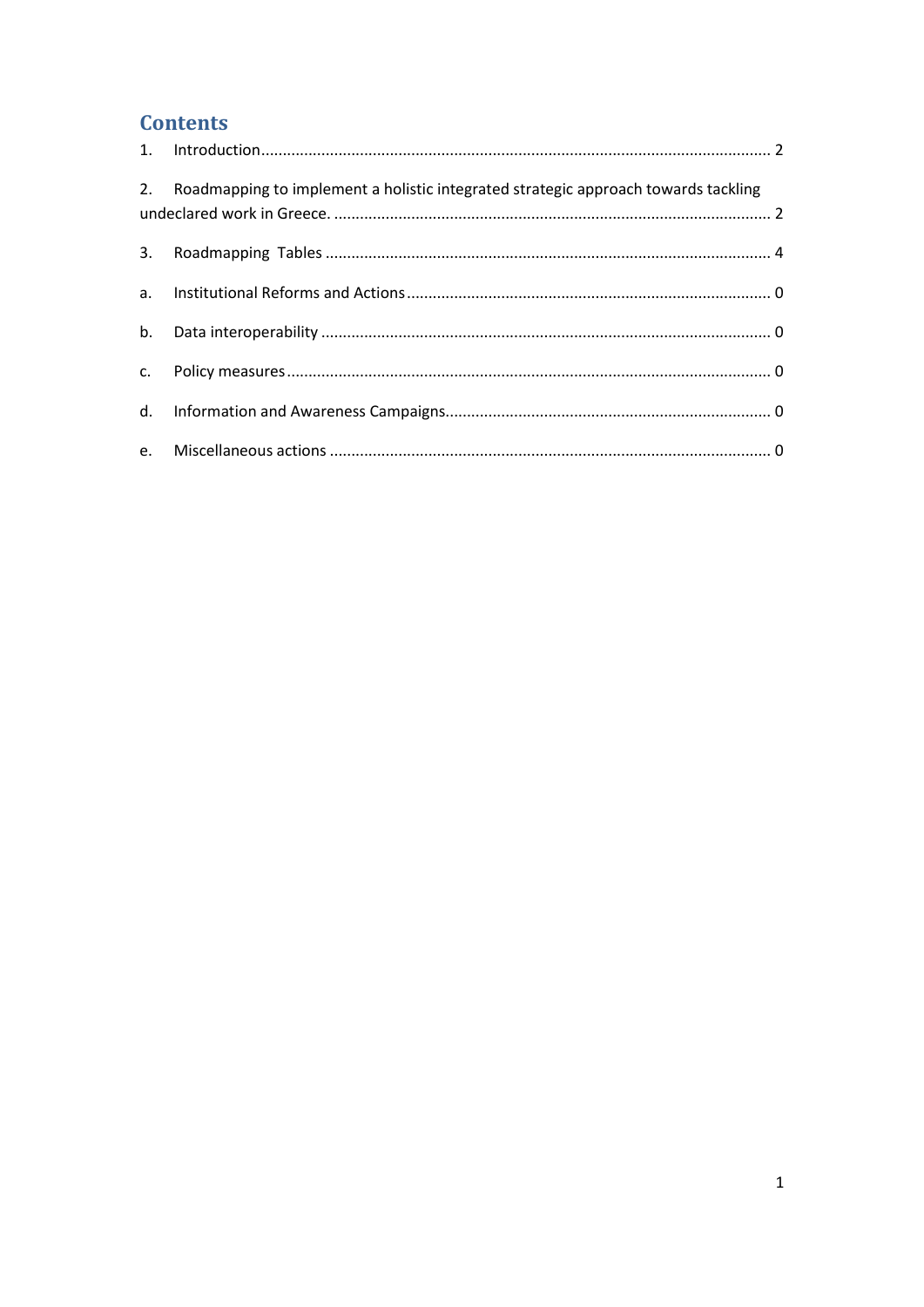#### **1. Introduction**

The ILO, in close collaboration with the Greek Government and the social partners, as part of a project funded by the European Commission, on "Supporting the transition from informal to formal economy and addressing undeclared work in Greece", has produced, through a participative and consultative process, a report on the Diagnosis of Undeclared Work in Greece. The Diagnostic Report was endorsed by the Greek Government and the social partners in a high level tripartite validation meeting held on 6 July 2016. The validated report provides a set of policy recommendations that reflects the ILO's vision of a balanced approach combining incentives with compliance measures, as enshrined in the ILO Recommendation n. 204 on the transition from the informal to the formal economy, adopted at the International Labour Conference in June 2015.

Additionally, it should be noted that on July 19, 2016, the national social partners **(GSEE, SEV, GSEVEE, ESEE, SETE)** signed a Joint statement - declaration, which refers to labor market issues, among which the extension of the collective labor agreements.

Reaching a tripartite agreement on the main characteristics and drivers of informality in Greece was an important step. The current challenging step is to design, through tripartite dialogue, a road map for addressing undeclared work in Greece. This road map aims to contain a balanced regulatory and policy framework for preventive and appropriate corrective measures that will facilitate the transition to the formal economy and tackle undeclared work. The Greek Government and the social partners, with the support of the ILO and of the Structural Reform Support Service/EU, will be working jointly to achieve these results.

#### **2. Roadmapping to implement a holistic integrated strategic approach towards tackling undeclared work in Greece.**

The ILO Recommendation n. 204 on the transition from the informal to the formal economy, adopted at the International Labour Conference in June 2015 affirms that the transition to the formal economy is essential to achieve inclusive development and to realize decent work for all. It is therefore essential to improve working and living conditions, to promote sustainable small and medium enterprises and to achieve fair competition and fiscal consolidation at national level. Thus it aims to achieve greater inclusiveness and cohesion in our societies, and to better design the "Future of Work" that we wish to shape for our *societies.* 

The Diagnostic Report on Undeclared Work in Greece provides a set of 25 policy recommendations that reflect the ILO's vision of a balanced approach combining incentives with compliance measures. To move from the Diagnostic report recommendations to a successful roadmap requires briefly introducing the concepts and various aspects of roadmapping, as well as discussing its importance, benefits and final outcomes. Generating this better understanding of what constitutes a roadmap and which are its scopes, limitations and processes, is essential before describing the roadmap to implement a holistic integrated strategic approach towards tackling undeclared work in Greece.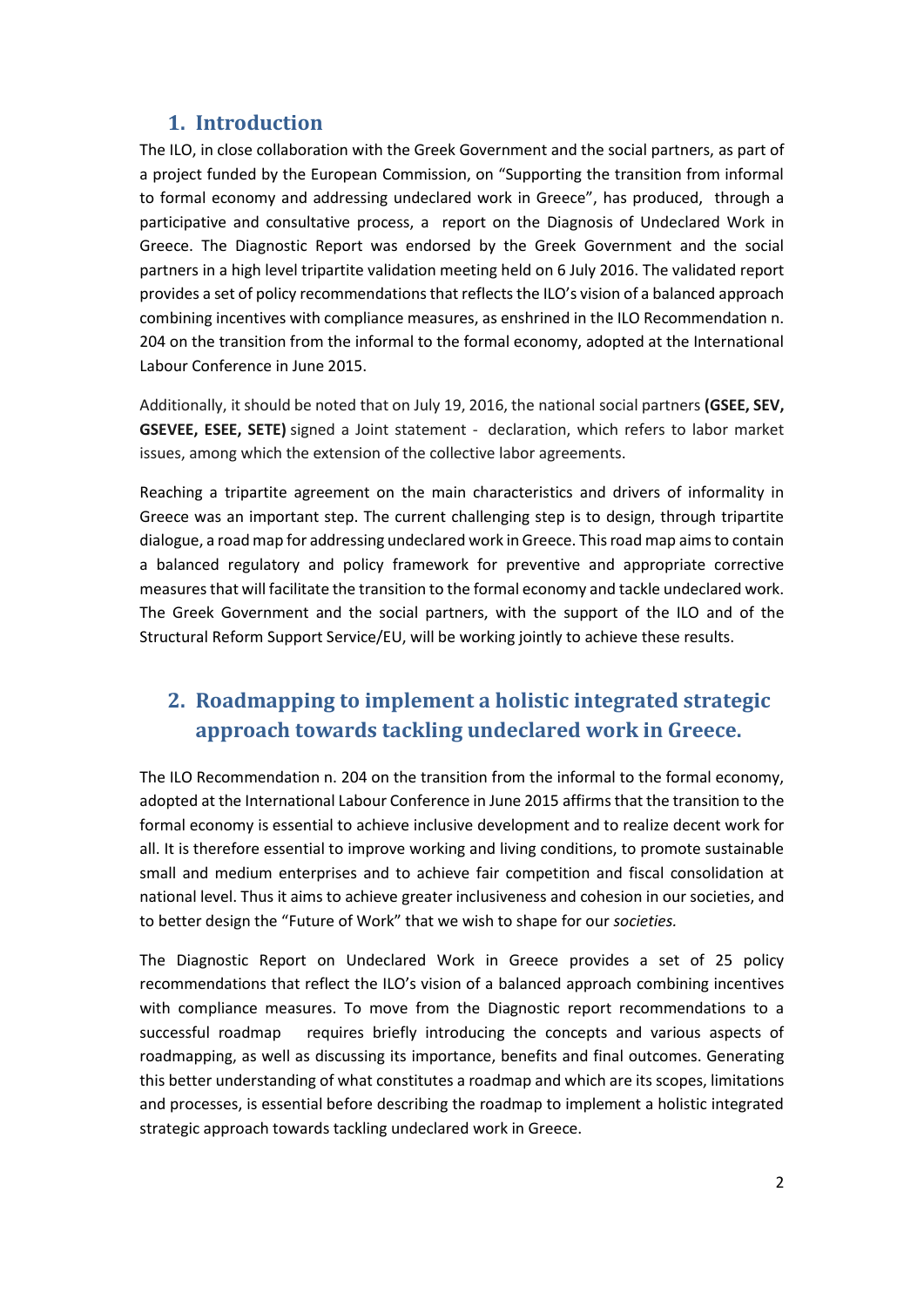The concept of roadmapping refers to activities related to strategic planning and decision making and the roadmap is in fact a project management activity describing a sequence of processes and their interrelations. The roadmap does import concepts from project management in terms of analyzing what kind of activities need to be implemented and in what order, but goes beyond that, involving aspects of forecasting and knowledge creation through its application process, to more extensive timeframes (usually 3-10 years). The objective is to identify actions which will shift future towards the desired implementation of a holistic integrated strategic approach towards tackling undeclared work in Greece and will support the fight against undeclared work in Greece through a sequence of inter-related actions.

From the set of 25 policy recommendations of the Diagnostic Report on Undeclared Work in Greece our analysis suggests that some consist critical elements, challenges and barriers on the way to a holistic integrated strategic approach towards tackling undeclared work in Greece. The first critical element is the need for identifying and setting up (assigning or reforming) the tripartite social dialogue body bearing, on a permanent basis, and drawing on the appropriate legal provisions, the responsibility for policy design, overview and assessment of the holistic integrated strategic approach towards tackling undeclared work in Greece (including the present roadmap). The second critical element is equally important and relates to technical need for interoperability of data bases for the exchange of data between the Ministry of Labour, the Ministry of Finance and GSPR. It is a critical prerequisite for the holistic integrated strategic approach. Beyond the technical interoperability of the data bases, the operators of these data bases should became able to cooperate and coordinate between them to allow the productive use of the data bases in the design and implementation of the holistic integrated strategic approach towards tackling undeclared work in Greece.

Based on these two key prerequisites policy measures and initiatives can be developed more effectively by articulating measures towards deterrence and incentives (either supply or demand side), so that the attempts to change citizens' values norms and beliefs are not undertaken in vain. At the current stage is not possible to include quantitative targets, but the procedure on getting there is outlined. Based on the two key prerequisites, and on the gradual implementation of policy measures, information and awareness campaigns can become more effective if coordinated in this context. The aim of this roadmap proposal is to provide continuity and consistency in policy making and policy measures. Actions and recommendations are formulated and modelled, aiming in bridging the major and minor gaps identified by the diagnostic report. Feasibility and resource allocation issues are taken into account and specific timeframes and future milestones are proposed. The following tables summarize the roadmapping proposal.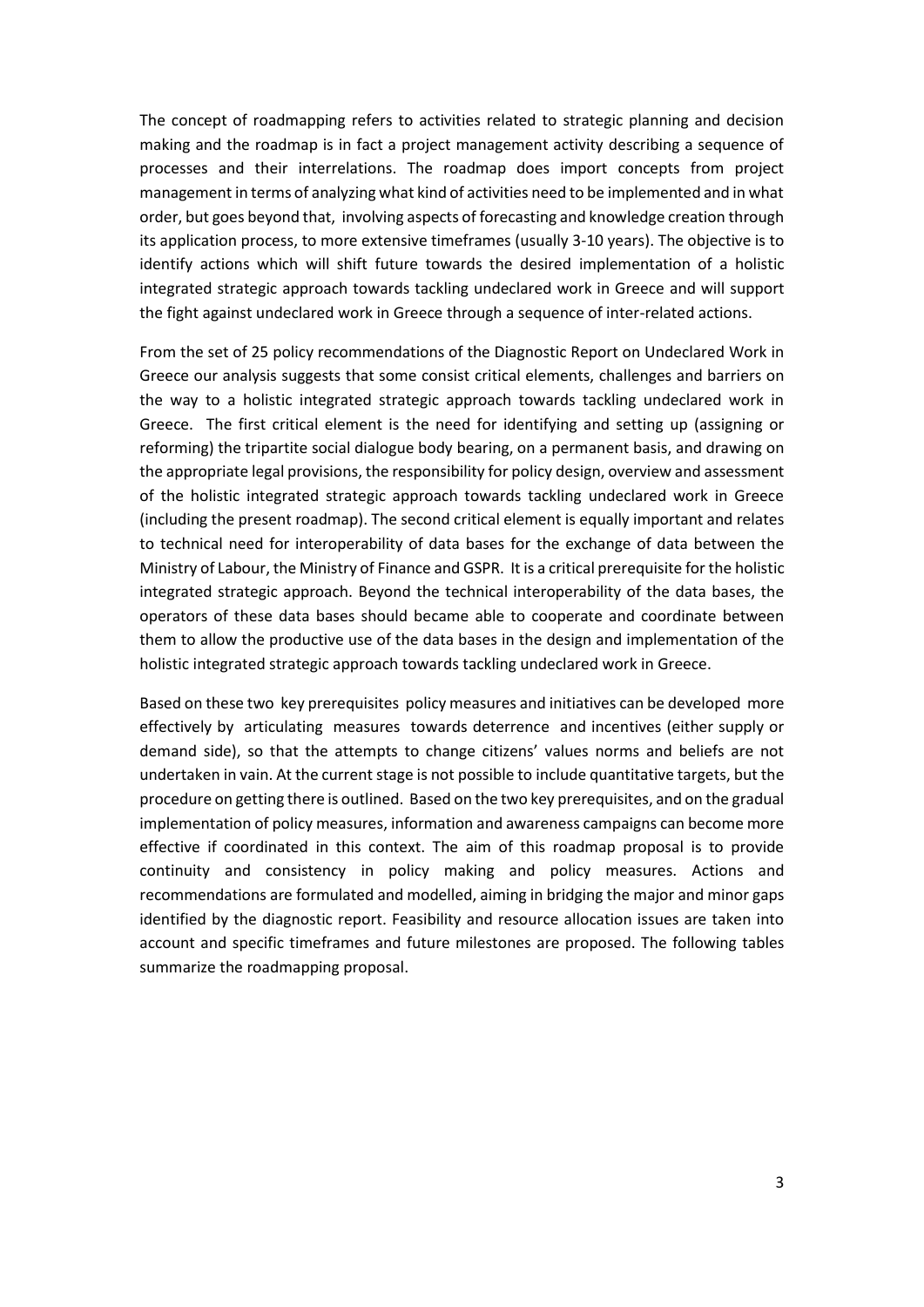#### 3. **Roadmapping Tables**

In the following tables we describe the main deliverables and actions that will lead to them. We mark the completion dates of actions by the month number in the 3 year roadmap. E.g., M1 stands for the end of the first month and M36 for the end of month 36. All items of this roadmapping proposal have been subject to consultation with the Ministry's and social partners' representatives. All items of this roadmapping proposal are brought together in 5 sections to facilitate further elaboration and ownership for the sequencing and the consistency of the roadmap actions by its institutional stakeholders including the Ministry of Labour services that will be assigned specific actions of this roadmap.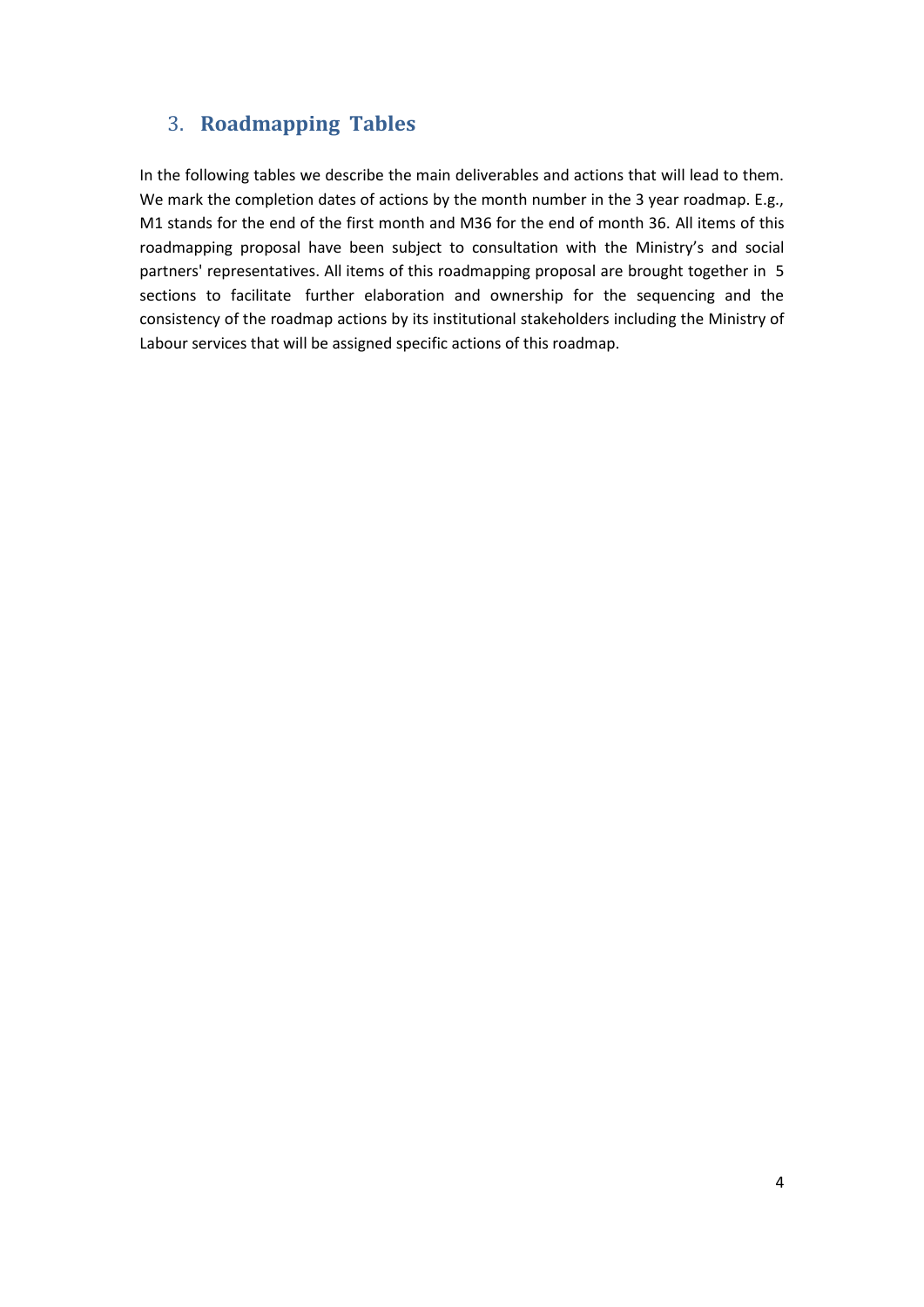|              | <b>Deliverable</b>    | <b>Milestones</b>                                                                                                                                                                                           | <b>Actors</b>              | <b>Diagnostic</b><br>report action<br>points |
|--------------|-----------------------|-------------------------------------------------------------------------------------------------------------------------------------------------------------------------------------------------------------|----------------------------|----------------------------------------------|
| $\mathbf{1}$ | An institutional body | Tripartite dialog to<br>1.                                                                                                                                                                                  | Ministry of                | 1,22                                         |
|              | responsible for       | select which                                                                                                                                                                                                | Labour                     |                                              |
|              | implementing the      | institutional                                                                                                                                                                                               |                            |                                              |
|              | holistic integrated   | tripartite body                                                                                                                                                                                             | All social                 |                                              |
|              | strategic approach    | (with equal<br>representation) will                                                                                                                                                                         | partners                   |                                              |
|              | towards tackling      | bear the                                                                                                                                                                                                    | <b>GSEE</b>                |                                              |
|              | undeclared work,      | responsibility for                                                                                                                                                                                          |                            |                                              |
|              | including the         | the holistic                                                                                                                                                                                                | <b>SEV</b>                 |                                              |
|              | monitoring of this    | integrated strategic                                                                                                                                                                                        |                            |                                              |
|              | roadmap.              | approach towards                                                                                                                                                                                            | <b>GSEVEE</b>              |                                              |
|              |                       | tackling undeclared<br>work. [M1]                                                                                                                                                                           | <b>ESEE</b>                |                                              |
|              |                       | Regulatory<br>2.<br>framework                                                                                                                                                                               | <b>SETE</b>                |                                              |
|              |                       | providing<br>for<br>implementation<br>of<br>$1.$ [M2]                                                                                                                                                       | Ministry of<br>Agriculture |                                              |
|              |                       | 3.<br>Decision<br>the<br>on<br>National<br>tripartite<br>institutional<br>body.                                                                                                                             |                            |                                              |
|              |                       | [M2].<br>4. Progress<br>reports<br>months<br>every<br>6<br>[M6,M12,<br>M18,                                                                                                                                 |                            |                                              |
|              |                       | M24, M30, M36]<br>5.<br>Establish feed up<br>into the EU Platform<br>for<br>tackling<br>undeclared<br>work<br>$[M15]$ .                                                                                     |                            |                                              |
|              |                       | Creating evaluation<br>6.<br>methodology<br>and<br>setting<br>strategic<br>which<br>objectives<br><b>SMART</b><br>are<br>(Specific,<br>Measurable,<br>Achievable,<br>Relevant & Time-<br>bound). To measure |                            |                                              |

### **a. Institutional Reforms and Actions**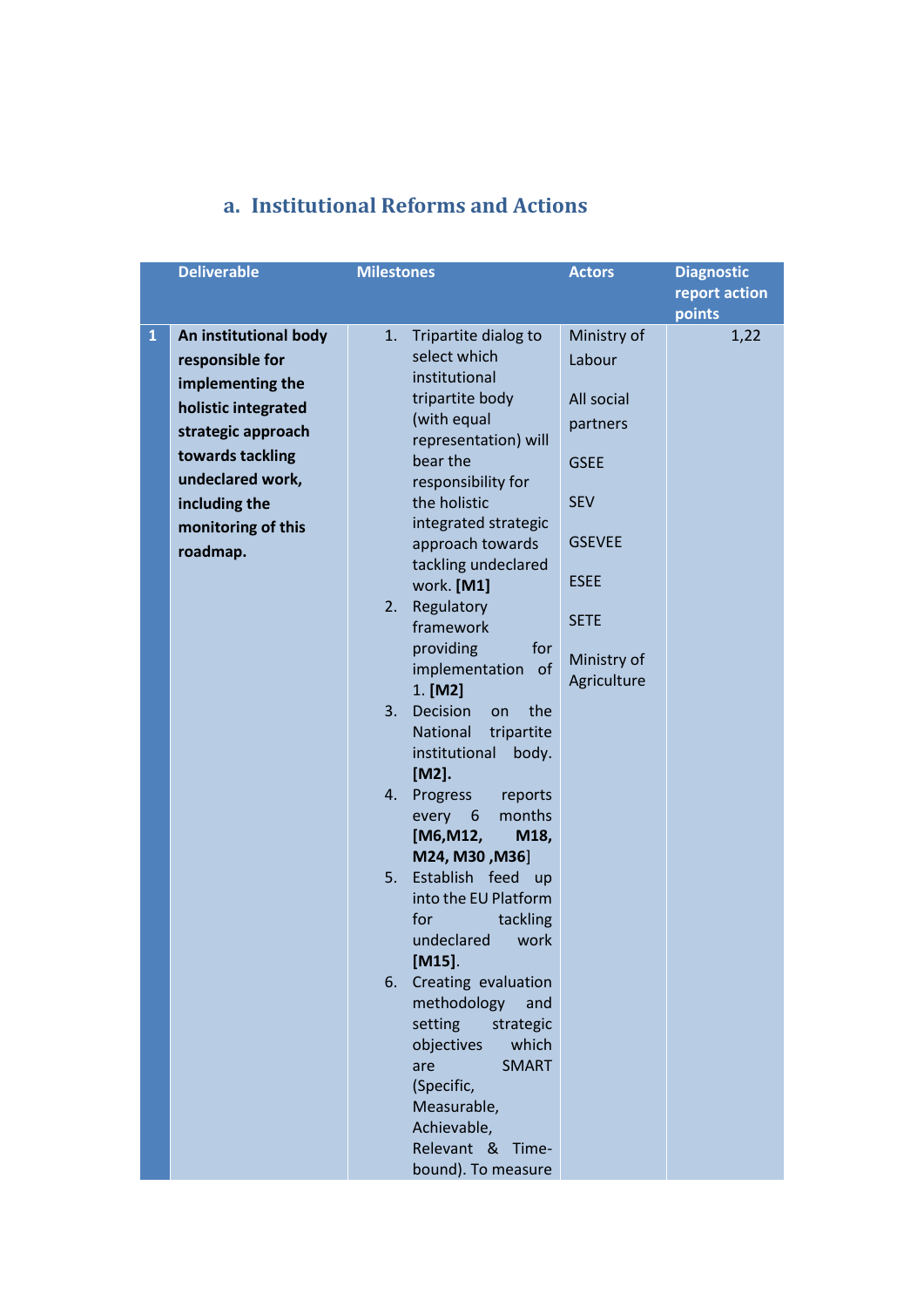|                |                                                                                 | against<br>progress<br>strategic objectives,<br>key performance<br>indicators<br>(KPIs)<br>should<br>be<br>developed for all<br>Ministries involved<br>tackling<br>in.<br>undeclared work.<br>These KPIs should<br>be cascaded down<br>unit-level and<br>to<br>individual-level<br>targets within and<br>across the various<br><b>Ministries</b><br>and<br>agencies [M24].<br>Ex post evaluation<br>7.<br>of policy measures<br>[M36] |                                                                                  |    |
|----------------|---------------------------------------------------------------------------------|---------------------------------------------------------------------------------------------------------------------------------------------------------------------------------------------------------------------------------------------------------------------------------------------------------------------------------------------------------------------------------------------------------------------------------------|----------------------------------------------------------------------------------|----|
| $\overline{2}$ | <b>Baseline assessment</b><br>of the extent and<br>nature of undeclared<br>work | 1. Survey of citizens<br>(as part of the LFS)<br>for mapping and<br>measuring<br>undeclared work.<br>Examine the<br>possible use of the<br>Eurobarometer<br>survey of<br>undeclared work.<br>Creation of a<br>periodic procedure<br>for mapping and<br>measuring<br>undeclared work.<br>$[M12]$<br><b>Business survey to</b><br>2.<br>evaluate<br>undeclared work<br>and its impacts on<br>enterprises [M15].                         | Ministry of<br>Labour<br>Institutional<br>tripartite<br>body (see<br>above A.1). | 24 |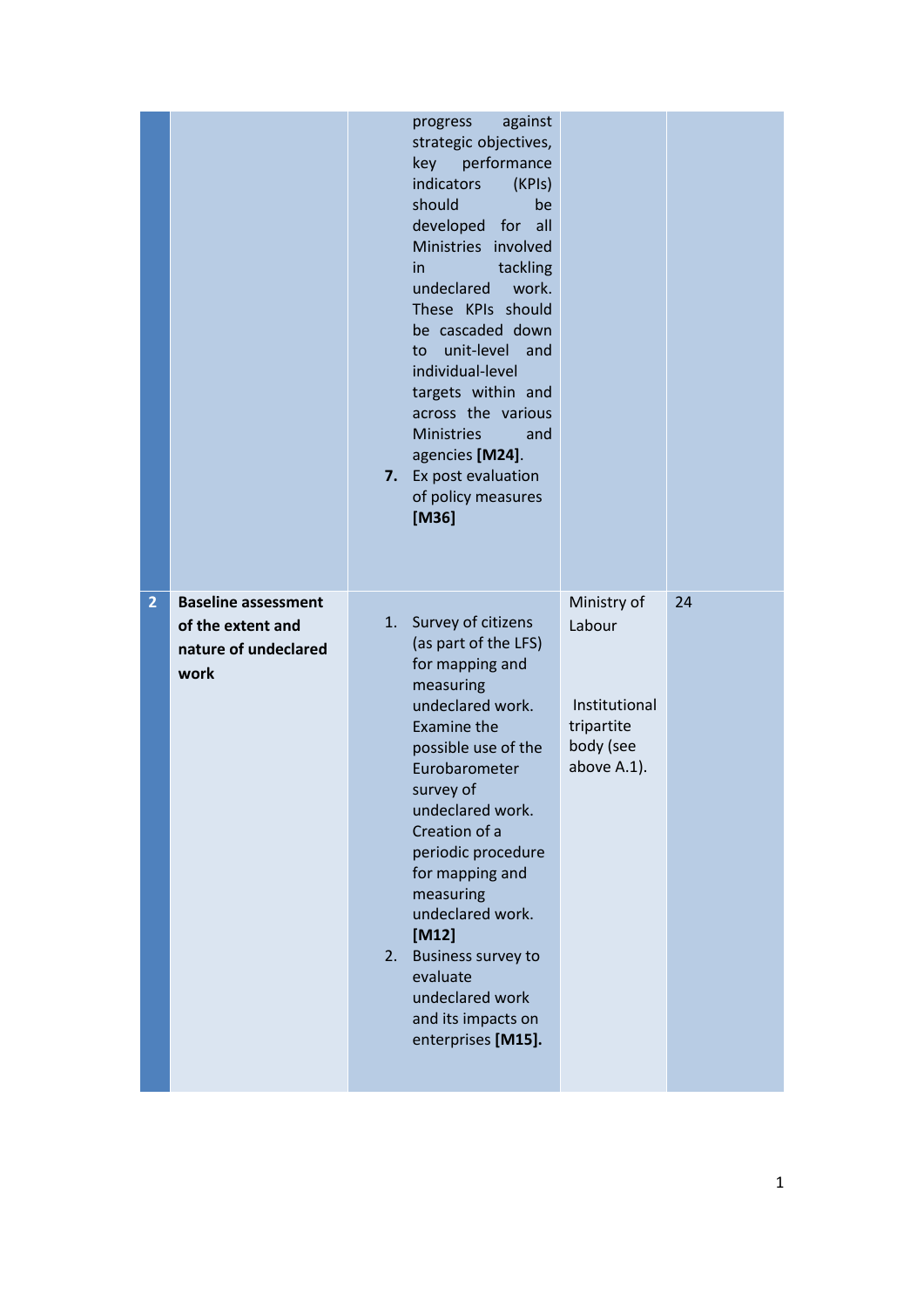| 5               | $\circ$          | $\infty$                                           | $\overline{ }$ | ō                      | UΠ                      | $\ddot{\phantom{a}}$ | $\omega$                                 | $\sim$                                            | $\overline{a}$                                     | $\vec{a}$                                                                                                                                                                                                                                                                                                                                                                       |
|-----------------|------------------|----------------------------------------------------|----------------|------------------------|-------------------------|----------------------|------------------------------------------|---------------------------------------------------|----------------------------------------------------|---------------------------------------------------------------------------------------------------------------------------------------------------------------------------------------------------------------------------------------------------------------------------------------------------------------------------------------------------------------------------------|
| Business survey | Household survey | A2: SURVEY THE EXTENT OF<br><b>UNDECLARED WORK</b> | Evaluation     | Evaluation methodology | Feedback in EU platform | New body functional  | the new body<br>Regulatory framework for | the permanent body<br>Dialog for the selection of | <b>UNDECLARED WORK</b><br>A1: BODY RESPONSIBLE FOR | <b>Task Name</b>                                                                                                                                                                                                                                                                                                                                                                |
| 1/1/2017        | 1/1/2017         | 1/1/2017                                           | 1/1/2019       | 1/5/2017               | 1/5/2017                | 1/2/2017             | 1/2/2017                                 | 1/1/2017                                          | 1/1/2017                                           | Start                                                                                                                                                                                                                                                                                                                                                                           |
| 3/3/2018        | 31/12/2017       | 3/3/2018                                           | 30/12/2020     | 31/12/2018             | 31/5/2018               | 28/2/2017            | 28/2/2017                                | 21/1/2017                                         | 30/12/2020                                         | Finish                                                                                                                                                                                                                                                                                                                                                                          |
|                 |                  |                                                    |                |                        |                         | I                    |                                          | լ                                                 |                                                    | lav<br>DeB Map Arip Mai louv lout<br>Q1 17<br>02 17<br>Auy Zen Okt Noe Aek<br><b>Q317</b><br>Q4 17<br>kav Øeß Map Artp Maï louv louk<br>01 18<br>$\ensuremath{Q2}\xspace$ 18<br><b>Q318</b><br>$40\mu$<br>Σεπ<br>OKT<br>Q4 18<br>Noe<br>Δεκ<br>lav<br>6110<br>$\alpha e \theta$<br>Map<br>Aπρ<br>61 ZO<br>Mai<br>louv loul<br>61 3 D<br>ÅИ<br>Σεπ<br>Okt<br>6t tO<br>Noe<br>Δεκ |

**Figure 1 - Gantt Chart for Institutional Actions**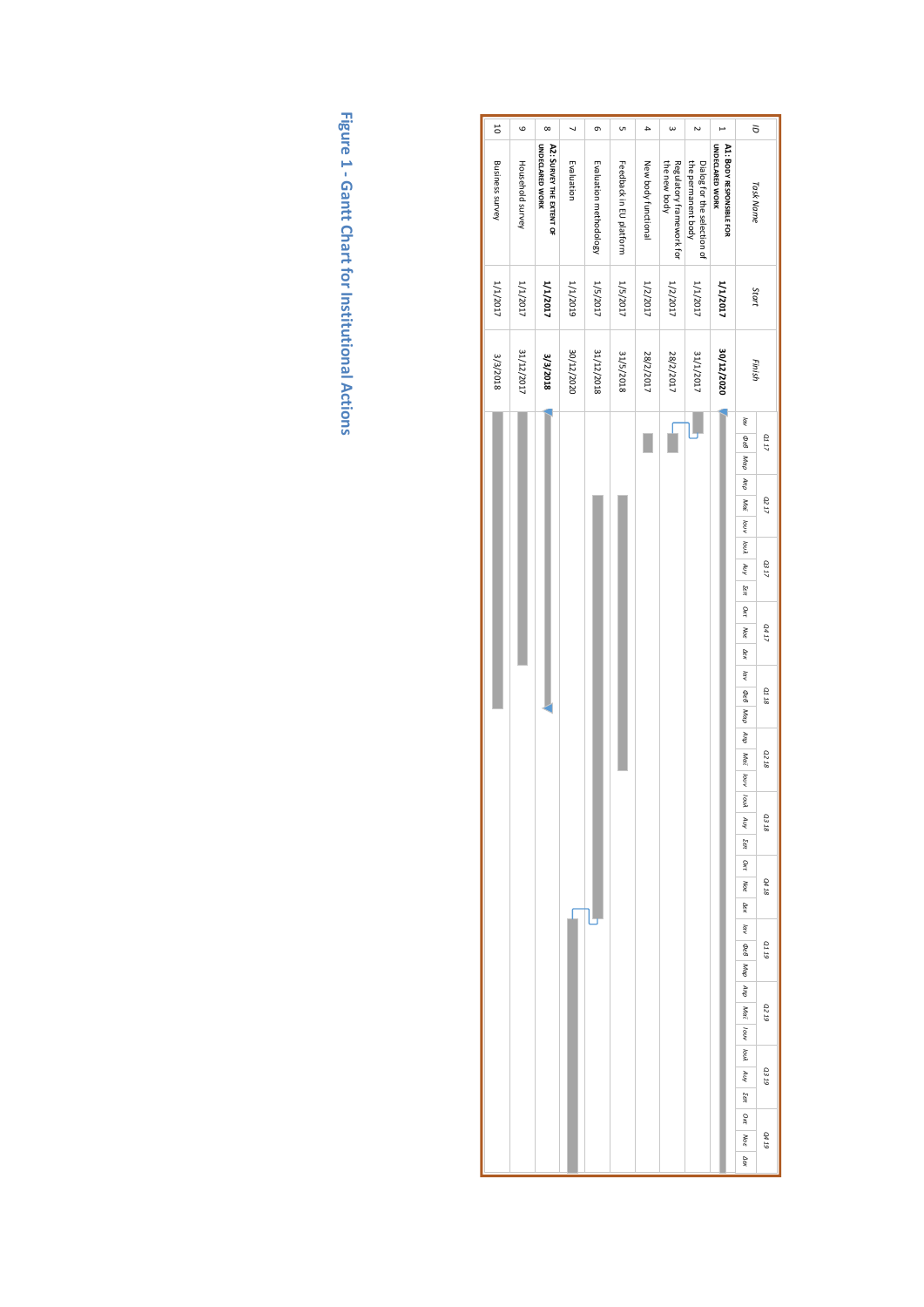|                | <b>Deliverable</b>                                                                                                                                                                                                                                                                                                                                                                                                                                                                                                                                                                                                                                                  | <b>Milestones</b>                                                                                                                                                                                                                                                                                                                                                                                                                                                                             | <b>Actors</b>                                                            | <b>Diagnostic</b><br>report<br>action |
|----------------|---------------------------------------------------------------------------------------------------------------------------------------------------------------------------------------------------------------------------------------------------------------------------------------------------------------------------------------------------------------------------------------------------------------------------------------------------------------------------------------------------------------------------------------------------------------------------------------------------------------------------------------------------------------------|-----------------------------------------------------------------------------------------------------------------------------------------------------------------------------------------------------------------------------------------------------------------------------------------------------------------------------------------------------------------------------------------------------------------------------------------------------------------------------------------------|--------------------------------------------------------------------------|---------------------------------------|
| $\mathbf{1}$   | <b>Memorandum of</b><br><b>Understanding (MOU) for</b><br>the exchange of data<br>between the Ministry of<br>Labour, the Ministry of<br><b>Finance and GSPR. The</b><br>MOU will describe the<br>data that will be<br>exchanged between the<br>involved partners, the<br>methodology and the<br>conditions for the<br>exchange. The involved<br>data will be adequate for<br>a) estimating the risk for<br>undeclared work of<br>companies based on their<br>financial and other<br>information, b) for<br>crosschecking the<br>statements related to<br>employment and c) for<br>performing joint controls<br>or triggering controls to<br>related agencies (GSPR, | 1.<br>Committee<br>coordinated by<br>the involved<br>actors to study the<br>requirements and<br>the technicalities<br>of the MOU [M1]<br>Signing of the<br>2.<br>MoU [M7]<br>First electronic<br>3.<br>service for the<br>exchange of data<br>described in the<br><b>MOU [M18]</b><br>(These services<br>may be facilitated<br>by the GSIS<br>interoperability<br>center)<br>Complete<br>4.<br>implementation of<br>the electronic<br>services to the<br>exchange of data<br>described in the | Ministry of<br>Labour,<br>Ministry of<br>Finance,<br>GSPR,<br>OAED, SEPE | points<br>2, 3, 12                    |
| $\overline{2}$ | SDOE, SEPE)<br><b>Synchronization of</b><br>databases of GSPR,<br>Ministry of Labour, IKA<br>(EFKA), OAED and SEPE                                                                                                                                                                                                                                                                                                                                                                                                                                                                                                                                                  | <b>MOU [M36]</b><br>There are already planned<br>services to improve the<br>interoperability between<br>GSPR, Ministry of Labour,<br>IKA (EFKA), OAED and<br>SEPE. The aim of these<br>actions is to create<br>consistent registries and<br>to help the detection of<br>undeclared work. These<br>data are basically<br>demographic data and<br>personal details, but no<br>financial information, or<br>case and inspection files<br>of GSPR and SEPE. In more<br>detail:                    | Ministry of<br>Labour,<br>Ministry of<br>Finance,<br>GSPR,<br>OAED, SEPE | 2                                     |

# **b. Data interoperability**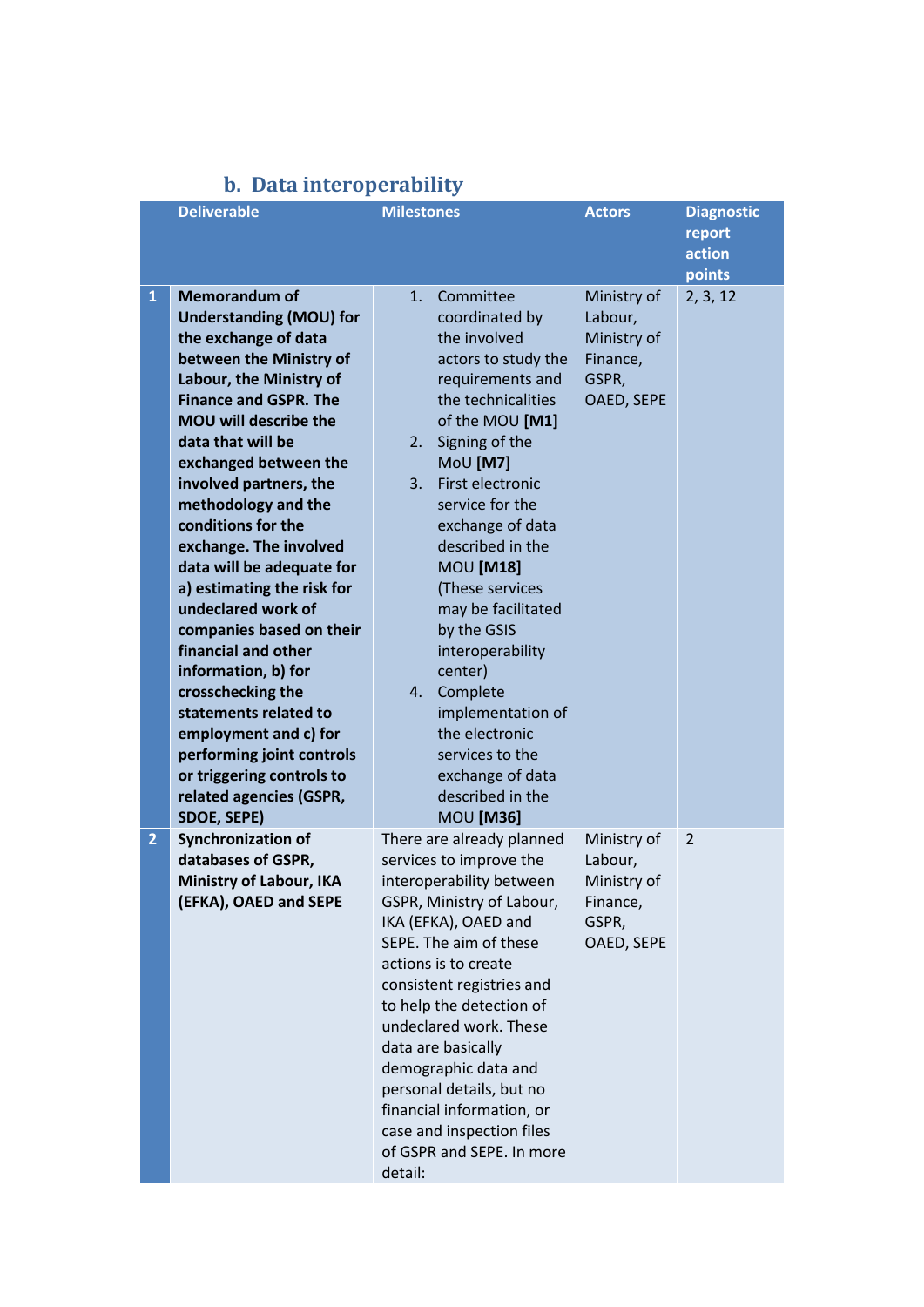|   |                                                     | 1.<br>3.<br>4.<br>5.<br>6.<br>7. | Data from ERGANI<br>to GSPR about<br>monthly<br>declarations of<br>employment<br>$[M12]$<br>2. Personal details<br>crosscheck<br>between ERGANI,<br><b>IKA and GSPR</b><br>$[M12]$<br>Insurance history<br>from IKA to be<br>shared with OAED<br>$[M12]$<br>Fine information is<br>exchanged<br>between SEPE and<br><b>IKA [M12]</b><br>Details about<br>dependent<br>persons from<br><b>GSPR to SEPE</b><br>$[M12]$<br>Self-employed<br>contracts from<br><b>GSPR to SEPE and</b><br>ERGANI [M12]<br>Personal details<br>from Greek Police<br>to ERGANI,<br>especially for<br>aliens working in<br>Greece. [M12] |                                                         |          |
|---|-----------------------------------------------------|----------------------------------|-------------------------------------------------------------------------------------------------------------------------------------------------------------------------------------------------------------------------------------------------------------------------------------------------------------------------------------------------------------------------------------------------------------------------------------------------------------------------------------------------------------------------------------------------------------------------------------------------------------------|---------------------------------------------------------|----------|
| 3 | New risk analysis rules for<br>targeted inspections |                                  | SEPE's new IT system will<br>be updated with rules for                                                                                                                                                                                                                                                                                                                                                                                                                                                                                                                                                            | <b>SEPE</b>                                             | 2, 3, 12 |
|   |                                                     | 1.<br>3.                         | detecting high risk<br>companies (with respect<br>to undeclared work).:<br>Rules about the<br>risk based on the<br>data of the<br>Ministry of Labour<br>[M6]<br>2. Targeted<br>inspections based<br>on risk analysis<br>rules [M8]<br><b>Updated rules</b><br>with the feedback                                                                                                                                                                                                                                                                                                                                   | Institutional<br>tripartite<br>body (see<br>above A.1). |          |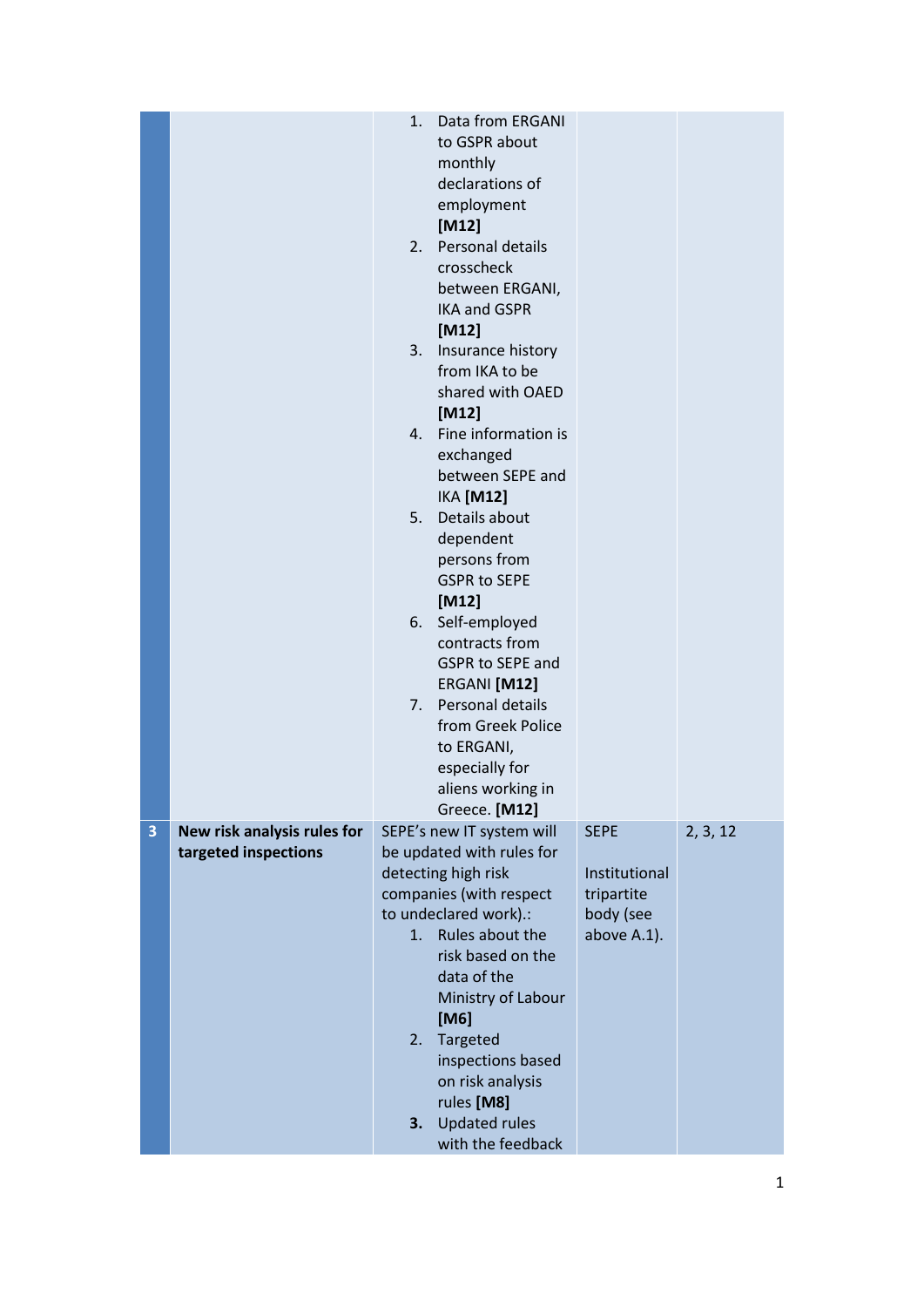|   |                                                                       | of the pilot<br>inspections in the<br>context of ILO's<br>project [M18]<br>4. Updated rules<br>with the data from<br><b>GSPR [M36]</b>                                                                                                                                                                                                                                 |                                                                 |                |
|---|-----------------------------------------------------------------------|------------------------------------------------------------------------------------------------------------------------------------------------------------------------------------------------------------------------------------------------------------------------------------------------------------------------------------------------------------------------|-----------------------------------------------------------------|----------------|
| 4 | <b>Common tax and social</b><br>insurance contributions<br>collection | A new system for the<br>common collection of<br>taxes and social insurance<br>contributions will be<br>created [M14]                                                                                                                                                                                                                                                   | Ministry of<br>Labour,<br>Ministry of<br>Finance,<br>GSPR, EFKA | 2, 9           |
| 5 | <b>Training of inspectors</b>                                         | Training of labour, tax and<br>social security inspectors<br>on the issue of tackling the<br>undeclared economy:<br>2 training<br>1.<br>workshops in<br>cooperation with<br>ILO [M5]<br>Framework and<br>2 <sub>1</sub><br>plan for yearly 1<br>week training<br>workshop for<br>Inspectors [M8]<br><b>Regular training</b><br>workshops<br>[M12,M18<br>M24, M30, M36] | Ministry of<br>Labour,<br>Ministry of<br>Finance,<br>GSPR, EFKA | $\overline{4}$ |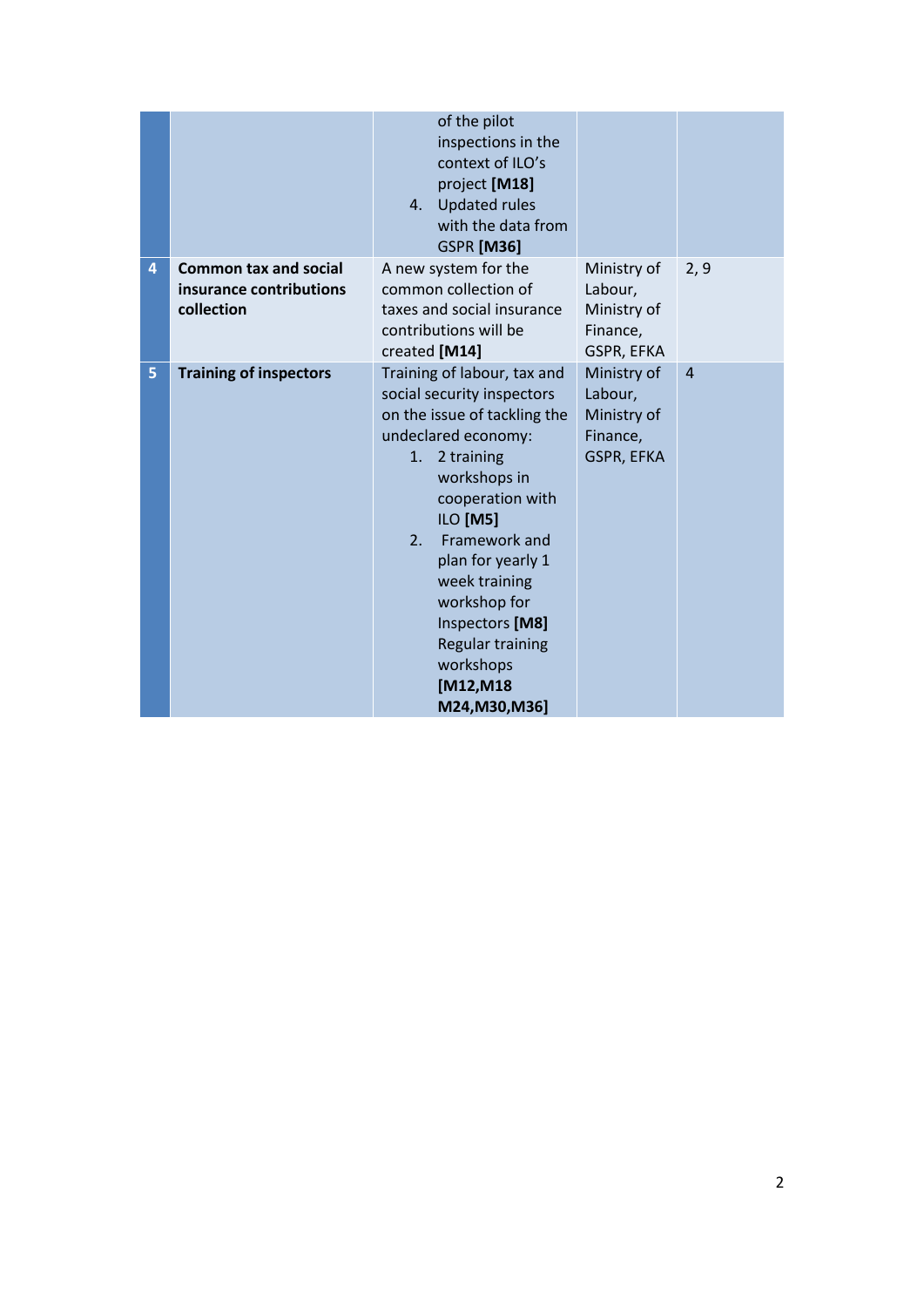| 50                                 | G                                  | $\infty$                          | $\overline{\phantom{0}}$           | ō                              | UΠ                                           | 4                        | $\omega$   | $\sim$         | $\overline{a}$ | ā                           |              |
|------------------------------------|------------------------------------|-----------------------------------|------------------------------------|--------------------------------|----------------------------------------------|--------------------------|------------|----------------|----------------|-----------------------------|--------------|
| all data V2<br>Risk rules based on | all data V1<br>Risk rules based on | inspections<br>Ready for targeted | Risk rules based on<br>labour data | <b>B3: RISK ANALYSIS RULES</b> | SERVICES (ALL TASKS)<br>B2: CROSSCHECKING E- | deployment<br>E-services | MOU signed | Joint Comittee | <b>B1: MOU</b> | <b>Task Name</b>            |              |
| 1/7/2018                           | 1/7/2017                           | 1/7/2017                          | 1/1/2017                           | 1/1/2017                       | 1/1/2017                                     | 30/6/2018                | 1/2/2017   | 1/1/2017       | 1/1/2017       | Start                       |              |
| S1/12/2019                         | 30/6/2018                          | 31/8/2017                         | 30/6/2017                          | 31/12/2019                     | 31/12/2017                                   | 31/12/2019               | 21/7/2017  | 31/1011        | 31/12/2019     | Finish                      |              |
|                                    |                                    |                                   |                                    |                                |                                              |                          |            |                |                | lav                         | $Q1\;17$     |
|                                    |                                    |                                   |                                    |                                |                                              |                          |            |                |                | DEB Map                     |              |
|                                    |                                    |                                   |                                    |                                |                                              |                          |            |                |                |                             | $\Omega2$ 17 |
|                                    |                                    |                                   |                                    |                                |                                              |                          |            |                |                |                             |              |
|                                    |                                    |                                   |                                    |                                |                                              |                          |            |                |                |                             |              |
|                                    |                                    |                                   |                                    |                                |                                              |                          |            |                |                | lout Auy Zen                |              |
|                                    |                                    |                                   |                                    |                                |                                              |                          |            |                |                |                             |              |
|                                    |                                    |                                   |                                    |                                |                                              |                          |            |                |                |                             | Q4 17        |
|                                    |                                    |                                   |                                    |                                |                                              |                          |            |                |                | Noe Aek lav OeB             |              |
|                                    |                                    |                                   |                                    |                                |                                              |                          |            |                |                |                             |              |
|                                    |                                    |                                   |                                    |                                |                                              |                          |            |                |                |                             | 01 18        |
|                                    |                                    |                                   |                                    |                                |                                              |                          |            |                |                |                             |              |
|                                    |                                    |                                   |                                    |                                |                                              |                          |            |                |                | Arp Mai low low             | <b>Q2 18</b> |
|                                    |                                    |                                   |                                    |                                |                                              |                          |            |                |                |                             |              |
|                                    |                                    |                                   |                                    |                                |                                              |                          |            |                |                |                             |              |
|                                    |                                    |                                   |                                    |                                |                                              |                          |            |                |                | Any                         | 03 18        |
|                                    |                                    |                                   |                                    |                                |                                              |                          |            |                |                | $\Sigma\varepsilon\pi$      |              |
|                                    |                                    |                                   |                                    |                                |                                              |                          |            |                |                | OKT                         |              |
|                                    |                                    |                                   |                                    |                                |                                              |                          |            |                |                | Noe                         | Q4 18        |
|                                    |                                    |                                   |                                    |                                |                                              |                          |            |                |                | $\Delta \varepsilon \kappa$ |              |
|                                    |                                    |                                   |                                    |                                |                                              |                          |            |                |                | lav                         |              |
|                                    |                                    |                                   |                                    |                                |                                              |                          |            |                |                |                             |              |
|                                    |                                    |                                   |                                    |                                |                                              |                          |            |                |                | DEB Map Anp                 |              |
|                                    |                                    |                                   |                                    |                                |                                              |                          |            |                |                |                             | <b>Q219</b>  |
|                                    |                                    |                                   |                                    |                                |                                              |                          |            |                |                | Mai louv lou $\lambda$      |              |
|                                    |                                    |                                   |                                    |                                |                                              |                          |            |                |                |                             |              |
|                                    |                                    |                                   |                                    |                                |                                              |                          |            |                |                | Any                         | G3 19        |
|                                    |                                    |                                   |                                    |                                |                                              |                          |            |                |                | Σεπ                         |              |
|                                    |                                    |                                   |                                    |                                |                                              |                          |            |                |                | Okt                         |              |
|                                    |                                    |                                   |                                    |                                |                                              |                          |            |                |                | Noe                         | Q419         |
|                                    |                                    |                                   |                                    |                                |                                              |                          |            |                |                | $\Delta \varepsilon \kappa$ |              |

**4. Figure 2- Gantt Chart for Technical and Operational Actions**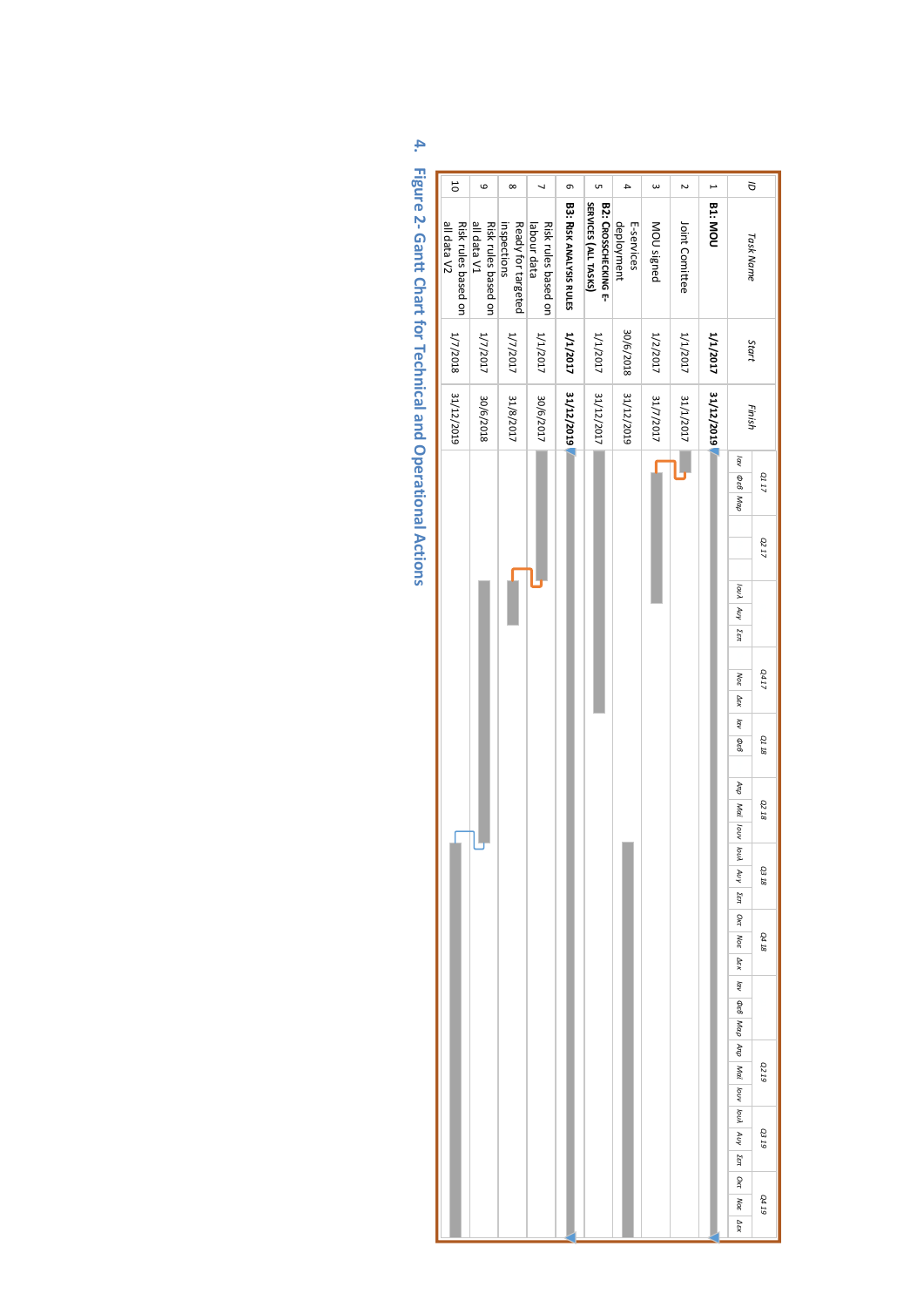### **c. Policy measures**

|                | <b>Deliverable</b>                                                                                                                                                                                                                                                                                                              | <b>Milestones</b>                                                                                                                                                                                                                                                                                                                                                                                                                                                      | <b>Actors</b>                                                                                                                        | action<br>points |
|----------------|---------------------------------------------------------------------------------------------------------------------------------------------------------------------------------------------------------------------------------------------------------------------------------------------------------------------------------|------------------------------------------------------------------------------------------------------------------------------------------------------------------------------------------------------------------------------------------------------------------------------------------------------------------------------------------------------------------------------------------------------------------------------------------------------------------------|--------------------------------------------------------------------------------------------------------------------------------------|------------------|
| $\mathbf{1}$   | <b>Framework for</b><br>the fine, based<br>on prevention,<br>company<br>viability and<br>motivation for<br>declaring the<br>workers                                                                                                                                                                                             | Negotiation with the<br>1.<br>institutions and the social<br>partners for the new<br>sanction system [M1]<br>Adoption for the new<br>2.<br>legislation for the sanction<br>system [M3]                                                                                                                                                                                                                                                                                 | Ministry of<br>Labour, Social<br>partners<br>Institutional<br>tripartite<br>body (see<br>above A.1).                                 | 13               |
| $\overline{2}$ | <b>Increasing</b><br>responsibility<br>in public<br>works.<br><b>Framework for</b><br>public works<br>will hold the<br>contractor<br>responsible for<br>violation of<br>labour laws by<br>the<br>subcontractors<br>and it also<br>require that<br>contractors<br>come from the<br>"white" list of<br>the ministry of<br>labour. | Joint committee of the<br>1.<br>Ministry of Labour and the<br>Ministry of Economy and<br>Development [M2]<br>Recommendation of the<br>2.<br>committee on the new<br>framework for public<br>works and on the<br>framework for the white<br>list [M8]<br>Dialogue with the social<br>3.<br>partners [M10]<br>Adoption of new<br>4.<br>legislation [M12]<br>Electronic service for the<br>5.<br>automatic provision of<br>white list certificate by<br><b>SEPE</b> [M24] | Ministry of<br>Economy and<br>Development,<br>Ministry of<br>Labour, SEPE<br>Institutional<br>tripartite<br>body (see<br>above A.1). | 6,7              |
| 3              | <b>Electronic</b><br>payments                                                                                                                                                                                                                                                                                                   | Electronic payments initiative<br>belongs to the Ministry of Finance.<br>Motives for electronic<br>1.<br>payments [M12]<br>POS adoption policy<br>6.<br>implemented [M36]                                                                                                                                                                                                                                                                                              | Ministry of<br>Finance                                                                                                               | 9                |
| 4              | <b>Ratification of</b><br>the<br><b>International</b><br>Labor<br><b>Convention</b><br>129                                                                                                                                                                                                                                      | Administrative framework<br>1.<br>for the new inspectoral<br>body/team in the auspices<br>of SEPE [M8]<br>Training and preparation<br>2.<br>of the new body/team<br>[M14]<br><b>Ratification of Convention</b><br>3.<br>129 and adoption of                                                                                                                                                                                                                            | Ministry of<br>Labour,<br>Ministry of<br>Agriculture<br>Institutional<br>tripartite<br>body (see<br>above A.1).                      |                  |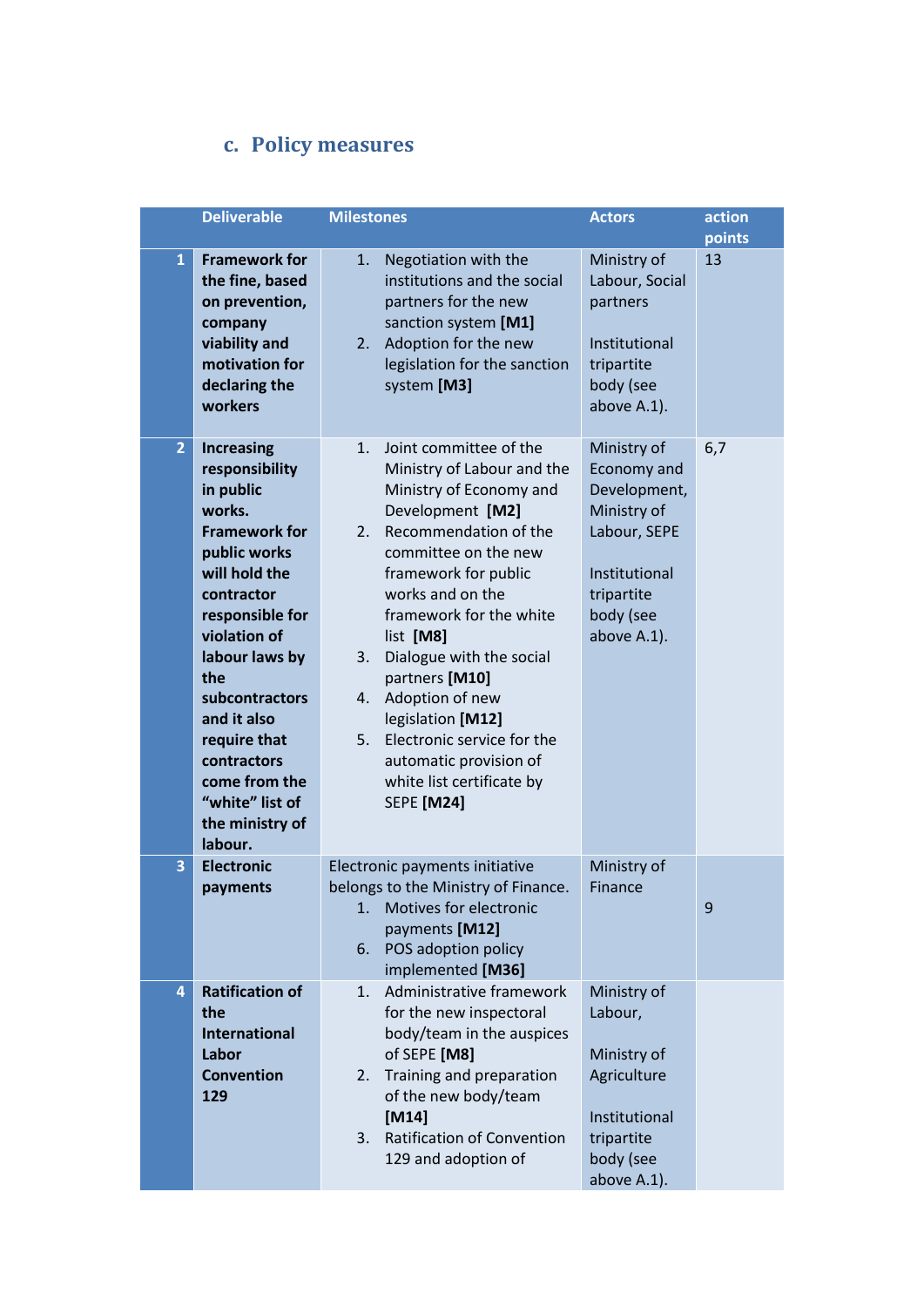|                |                                                        | respective legal<br>framework [M24]<br>4.                                                                                                                                                                |                                                                                                                                                                 |        |
|----------------|--------------------------------------------------------|----------------------------------------------------------------------------------------------------------------------------------------------------------------------------------------------------------|-----------------------------------------------------------------------------------------------------------------------------------------------------------------|--------|
| 5              | <b>Service</b><br>vouchers<br>system                   | 1.<br>Evaluation of the service<br>vouchers system [M12].<br>Redesign the service<br>2.<br>vouchers system and<br>legislation of changes<br>$[M16]$ .                                                    | Ministry of<br>Labour<br>Social<br>partners<br>Institutional<br>tripartite<br>body (see<br>above A.1).                                                          | 15     |
| $6\phantom{a}$ | <b>Extension</b><br>collective<br>labour<br>agreements | Consultation of the Ministry of<br>1.<br>Labour with the Institutions on<br>reinstating the EGSSE and the<br>extension of collective<br>agreements. [M1]                                                 | Ministry of<br>Labour,                                                                                                                                          | 23, 22 |
| $\overline{7}$ | <b>Tax Incentive</b><br>scheme for<br>formalization    | Dialog with the social<br>1.<br>partners on tax incentives<br>for formalization [M8]<br>Identification of target<br>2.<br>areas [M12]<br>Consultation with the<br>3.<br>Institutions on actions<br>[M16] | Ministry of<br>Finance,<br>Ministry of<br>Labour, Social<br>partners<br>Institutional<br>tripartite<br>body (see<br>above A.1).                                 |        |
| Ջ              | <b>Fight against</b><br>bogus self-<br>employment      | Tripartite dialogue under<br>1.<br>the coordinating body on<br>the fight against bogus<br>self-employment. The<br>dialog will produce an<br>action plan for bogus self-<br>employment [M12]              | Ministry of<br>Labour,<br>Social<br>Partners<br><b>GSEE SEV</b><br><b>GSEVEE ESEE</b><br><b>SETE</b><br>Institutional<br>tripartite<br>body (see<br>above A.1). | 22     |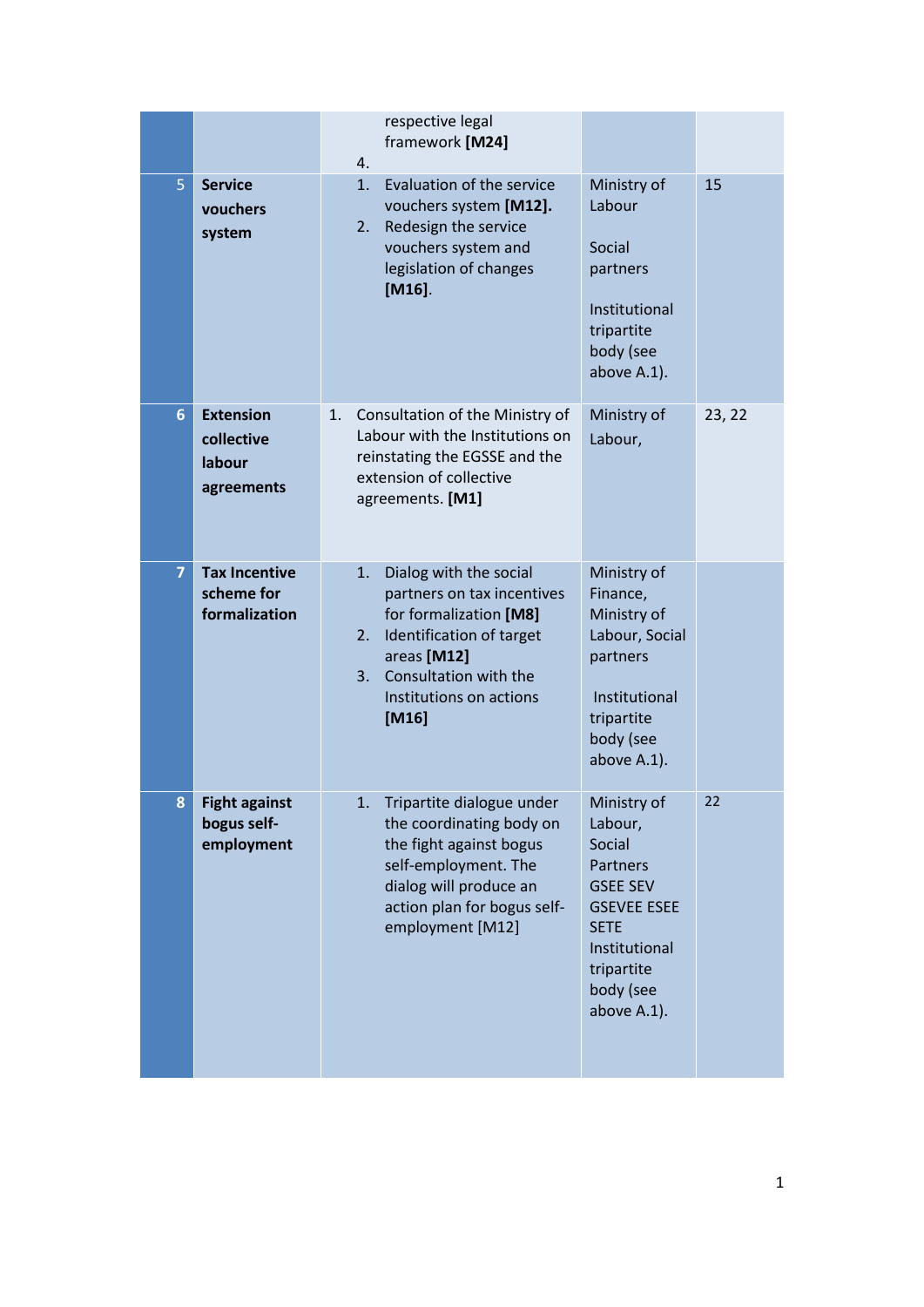# **Figure 3 - Gantt Chart for Policy Actions**

| 52                                          | 28                                          | 27                                    | 26                                | 25         | 24                | 23                  | 22                                | 21           | δ                                   | $6\,$               | $18\,$                | $\mathfrak{r}$ | 9            | 15                   | $14\,$                   | 13                         | $\frac{1}{2}$ | H                      | $\overline{\mathsf{o}}$ | $\mathbf 6$      | $\infty$        | $\overline{\phantom{a}}$    | G                           | C                         | $\blacktriangle$                      | $\omega$                               | $\sim$       | $\overline{a}$                          | g                                                                                                                                                                                                                                                                                                                                             |
|---------------------------------------------|---------------------------------------------|---------------------------------------|-----------------------------------|------------|-------------------|---------------------|-----------------------------------|--------------|-------------------------------------|---------------------|-----------------------|----------------|--------------|----------------------|--------------------------|----------------------------|---------------|------------------------|-------------------------|------------------|-----------------|-----------------------------|-----------------------------|---------------------------|---------------------------------------|----------------------------------------|--------------|-----------------------------------------|-----------------------------------------------------------------------------------------------------------------------------------------------------------------------------------------------------------------------------------------------------------------------------------------------------------------------------------------------|
| Action plan against bogus<br>self-emloyment | employment<br>C8: Fight against bogus self- | Institutions<br>Consultation with the | Identification of Target<br>Areas | Dialog     | C7:Tax Incentives | New legal framework | system<br>Participation measuring | Consultation | C6: Collective labour<br>Agreements | New legal framework | Review and Evaluation | C5:Vouchers    | Ratification | New body operational | Administrative Framework | C4: Ratification of ILC 12 | POS adoption  | Motives for e-payments | C3: Electronic payments | SEPE's e-service | New Legislation | Dialog with social partners | recommendation<br>Committee | Set-up of joint committee | C2: Responsibility in public<br>works | framework<br>Adoption of the new legal | Consultation | c1: New legal Framework for<br>the fine | <b>Task Name</b>                                                                                                                                                                                                                                                                                                                              |
| $1/3/2017$                                  | 1/3/2017                                    | $1/1/2018$                            | 1/9/2017                          | $1/1/2017$ | 1/1/2017          | 1/4/2017            | 1/2/2017                          | $1/1/2017$   | $1/1/2017$                          | $1/1/2018$          | $1/1/2017$            | $1/1/2017$     | 11/1/2017    | 5/4/2017             | $1/1/2017$               | 1/1/2017                   | $1/1/2017$    | $1/1/2017$             | 1/1/2017                | 1/1/2018         | 1/11/2017       | 1/9/2017                    | $1/3/2017$                  | 1/1/2017                  | 1/1/2017                              | $1/2/2017$                             | $1/1/2017$   | 1/102/11                                | Start                                                                                                                                                                                                                                                                                                                                         |
| 31/12/2017                                  | 31/12/2017                                  | 30/6/2018                             | 31/12/2017                        | 31/8/2017  | 30/6/2018         | 30/4/2017           | 31/3/2017                         | 31/1/2017    | 20/4/2017                           | 30/6/2018           | 31/12/2017            | 30/6/2018      | 31/12/2018   | 31/10/2017           | 3/5/2017                 | 12/31/2018                 | 31/12/2018    | 2/8/2017               | 31/12/2018              | 31/12/2018       | 31/12/2017      | 31/10/2017                  | 31/8/2017                   | 28/2/2017                 | 31/12/2018                            | 31/3/2017                              | 31/1/2017    | 31/3/2017                               | Finish                                                                                                                                                                                                                                                                                                                                        |
|                                             |                                             |                                       |                                   |            |                   |                     |                                   |              |                                     |                     |                       |                |              |                      |                          |                            |               |                        |                         |                  |                 |                             |                             |                           |                                       |                                        |              |                                         | lav<br>Q117<br>Deb Map Anp Mai Jouv Joul Auy Zen<br>Q2 17<br><b>Q317</b><br>Okt Noe Aek<br>Q4 17<br>iav Oe6 Map Arp Mai Iouv Ioul Auy Zert Ort Noe Aer Iav Oe6 Map Arp Mai Iouv Ioul Auy Zert Ort Ivoe<br>$\ensuremath{\text{Q}}\xspace_1$ 18<br>$\ensuremath{\mathcal{Q}}\xspace_2$ 18<br>Q3 18<br>Q4 18<br>61 19<br>67 TO<br>61 EO<br>61 tO |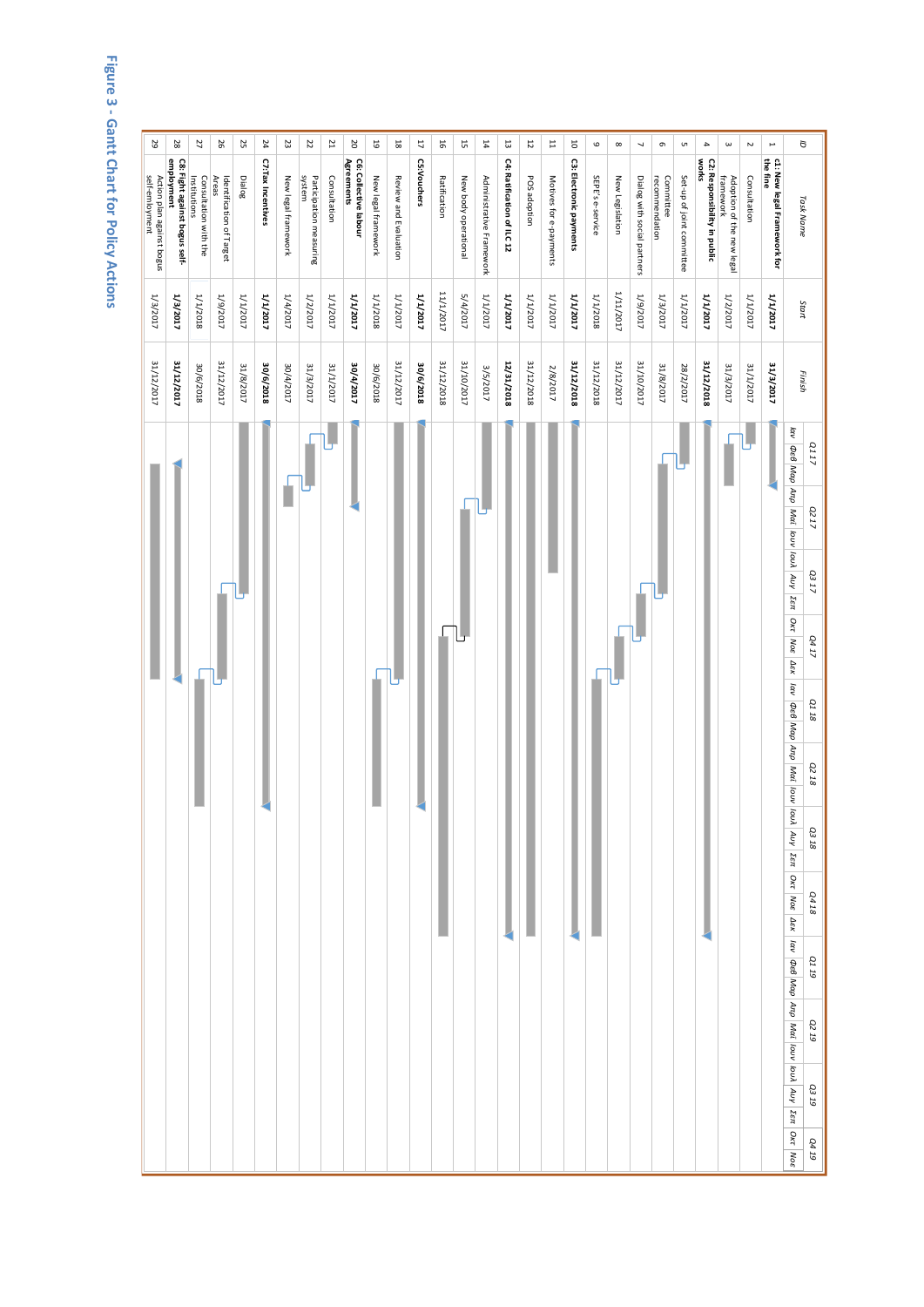|                | <b>Deliverable</b>                                                                                                                                                                                                                                                                                 | <b>Milestones</b>                                                                                                                                                                                                                                                                                                                                                                                                                                                                                                                                                                               | <b>Actors</b>                                                                                                                              | <b>Diagnostic</b><br>report<br>action<br>points |
|----------------|----------------------------------------------------------------------------------------------------------------------------------------------------------------------------------------------------------------------------------------------------------------------------------------------------|-------------------------------------------------------------------------------------------------------------------------------------------------------------------------------------------------------------------------------------------------------------------------------------------------------------------------------------------------------------------------------------------------------------------------------------------------------------------------------------------------------------------------------------------------------------------------------------------------|--------------------------------------------------------------------------------------------------------------------------------------------|-------------------------------------------------|
| $\mathbf{1}$   | <b>Launch of a Public</b><br><b>Awareness Campaign on</b><br>the Benefits of Declared<br>Work and the problems<br>of shadow economy. The<br>campaign will involve<br>multiple actions, from<br>talks in schools, to<br>campaigns in the social<br>media. Media with low<br>cost will be preferred. | Website with<br>1.<br>information about<br>undeclared work<br>and help will be<br>created by ILO<br>[M2]<br>Campaign to<br>2.<br>increase the<br>awareness of the<br>multiple costs of<br>undeclared work<br>and non-tax<br>compliance<br>organized by ILO<br>start: [M4] end:<br>$[M12]$<br>3.<br>Assessment of ILO's<br>campaign [M12]<br>New campaign<br>4.<br>strategy based on<br>the results of ILO's<br>campaign, involving<br>multiple different<br>actions (contests,<br>social media, talks<br>in schools) [M18]<br>Implementation of<br>5.<br>the campaign start:<br>[M28] end [M36] | Ministry of<br>Labour,<br>Ministry of<br>Education<br>Institutional<br>tripartite<br>body (see<br>above A.1).<br>Social<br><b>Partners</b> | 17,18,<br>19,20,21                              |
| $\overline{2}$ | <b>Provide information</b><br>formalization advice and<br>incentives for business<br>to formalize by setting<br>up a new helpline<br>supported by the<br><b>Ministry of Labour and</b><br><b>SEPE</b>                                                                                              | Setting up the<br>1.<br>framework for the<br>Ministry of Labour<br>helpline on<br>formalization<br>advice [M4]<br>Ministry's helpline<br>2.<br>is operational<br>$[M12]$                                                                                                                                                                                                                                                                                                                                                                                                                        | Ministry of<br>Labour, SEPE                                                                                                                | $10 - 11$                                       |

# **d. Information and Awareness Campaigns**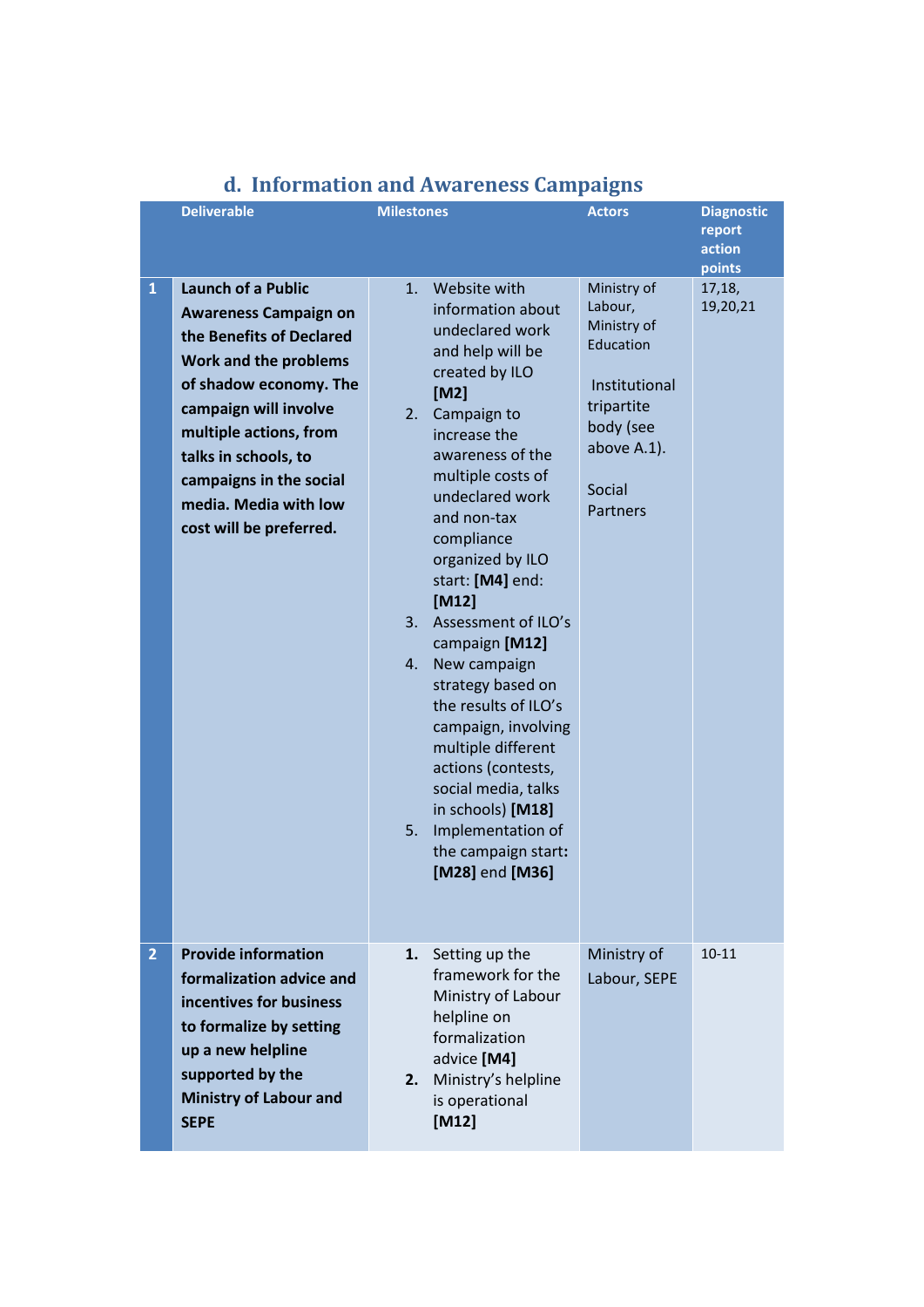| $\circ$        | $\infty$  | $\overline{ }$                                     | o                   | U1                              | 4                               | $\omega$    | N           | $\overline{a}$              | $\tilde{a}$                                   |  |
|----------------|-----------|----------------------------------------------------|---------------------|---------------------------------|---------------------------------|-------------|-------------|-----------------------------|-----------------------------------------------|--|
|                |           |                                                    |                     |                                 |                                 |             |             |                             |                                               |  |
| Implementation | Design    | FORMALIZATION ADVICE<br>D2: MINISTRY'S HOTLINE FOR | Ministry's Campaign | Design of Ministry's<br>Campain | campaign<br>Assessment of ILO's | ILO Campain | ILO Website | D1: MINISTRY - ILO CAMPAIGN | Task Name                                     |  |
| 1/5/2017       | 1/1/2017  | <b>1/1/2017</b>                                    | 1/7/2018            | 1/1/2018                        | 1/9/2017                        | 1/4/2017    | 1/2017      | <b>1/1/2017</b>             | Start                                         |  |
| 31/12/2017     | 30/4/2017 | 31/12/2017                                         | 31/12/2019          | 30/6/2018                       | 31/12/2017                      | 31/12/2017  | 28/2/2017   | 31/12/2019                  | Finish                                        |  |
|                |           |                                                    |                     |                                 |                                 |             |             |                             | lav<br>DeB Map Arip Mai<br>Q117               |  |
|                |           |                                                    |                     |                                 |                                 |             |             |                             | 02 17<br>louv loul                            |  |
|                |           |                                                    |                     |                                 |                                 |             |             |                             | Auy Isn<br>G3 17                              |  |
|                |           |                                                    |                     |                                 |                                 |             |             |                             | Okt Noe<br>Q417<br><b>AEK</b>                 |  |
|                |           |                                                    |                     |                                 |                                 |             |             |                             | lav<br>DeB Map<br>Q118                        |  |
|                |           |                                                    |                     |                                 |                                 |             |             |                             | duy<br>Mai louv loul<br>Q2 18                 |  |
|                |           |                                                    |                     |                                 |                                 |             |             |                             | G3 18<br>Any<br>Σεπ                           |  |
|                |           |                                                    |                     |                                 |                                 |             |             |                             | OKT<br>Q4 18<br>Noe<br>Aεĸ                    |  |
|                |           |                                                    |                     |                                 |                                 |             |             |                             | lav<br>61 10<br>$\sigma$ <sub>εβ</sub><br>Map |  |
|                |           |                                                    |                     |                                 |                                 |             |             |                             | ÅТρ<br><b>Q219</b><br>Maï<br>louv             |  |
|                |           |                                                    |                     |                                 |                                 |             |             |                             | louA<br><b>Q319</b><br>ЧU<br>Σ <i>επ</i>      |  |
|                |           |                                                    |                     |                                 |                                 |             |             |                             | Dкт<br>Q4 19<br>Noe<br>Δεκ                    |  |

**Figure 4 - Gantt Chart for Awareness Actions**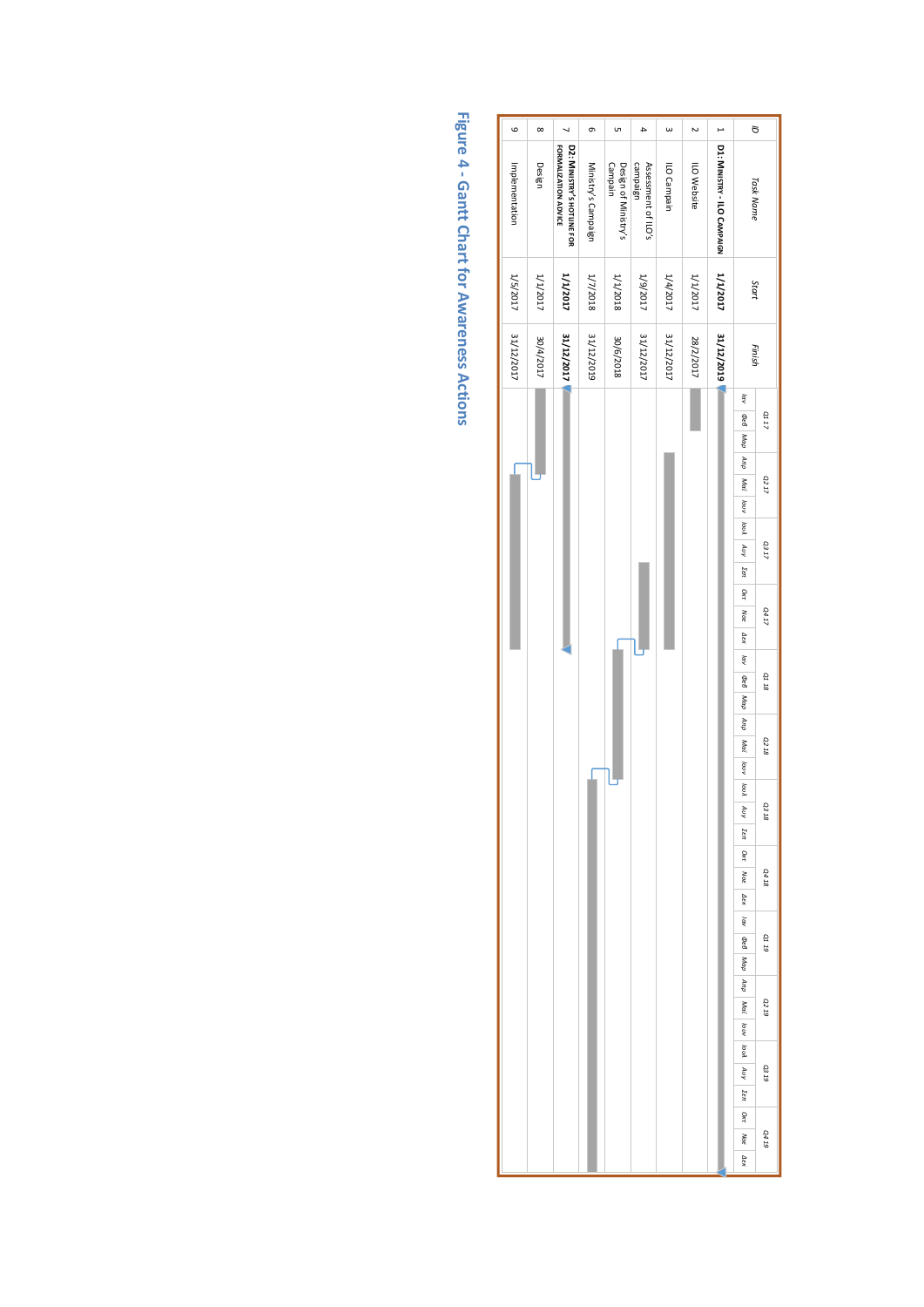|              | <b>Deliverable</b>                                                                                                                                                                                                              | <b>Milestones</b>                                                                                                                                                                                                                                                                                                                                                                                                        | <b>Actors</b>                                                                                                                                                                   | <b>Diagnostic</b><br>report<br>action<br>points |
|--------------|---------------------------------------------------------------------------------------------------------------------------------------------------------------------------------------------------------------------------------|--------------------------------------------------------------------------------------------------------------------------------------------------------------------------------------------------------------------------------------------------------------------------------------------------------------------------------------------------------------------------------------------------------------------------|---------------------------------------------------------------------------------------------------------------------------------------------------------------------------------|-------------------------------------------------|
| $\mathbf{1}$ | Pilot for targeted and<br>joint inspections.<br><b>Inspections that involve</b><br><b>SEPE, GSPR and possibly</b><br>other inspectoral<br>bodies, will be carried<br>out as a pilot for future<br>regular joint<br>inspections. | The pilot will be carried<br>out in cooperation with<br>ILO:<br>ILO's expert will<br>1.<br>elaborate an<br>inspection plan for<br>a sector and/or<br>location using<br>tripartite<br>consensual<br>strategy and new<br>inspection<br>methodologies to<br>address<br>undeclared work<br>[M3]<br>2.<br>Tripartite<br>workshop for the<br>presentation of<br>the inspection<br>plan [M4]<br>3.<br>Joint inspections<br>[M9] | Ministry of<br>Labour,<br>Ministry of<br>Finance,<br>ILO, SEPE,<br><b>GSPR</b> and<br>other<br>inspectoral<br>bodies<br>Institutional<br>tripartite<br>body (see<br>above A.1). |                                                 |

#### **e. Miscellaneous actions**